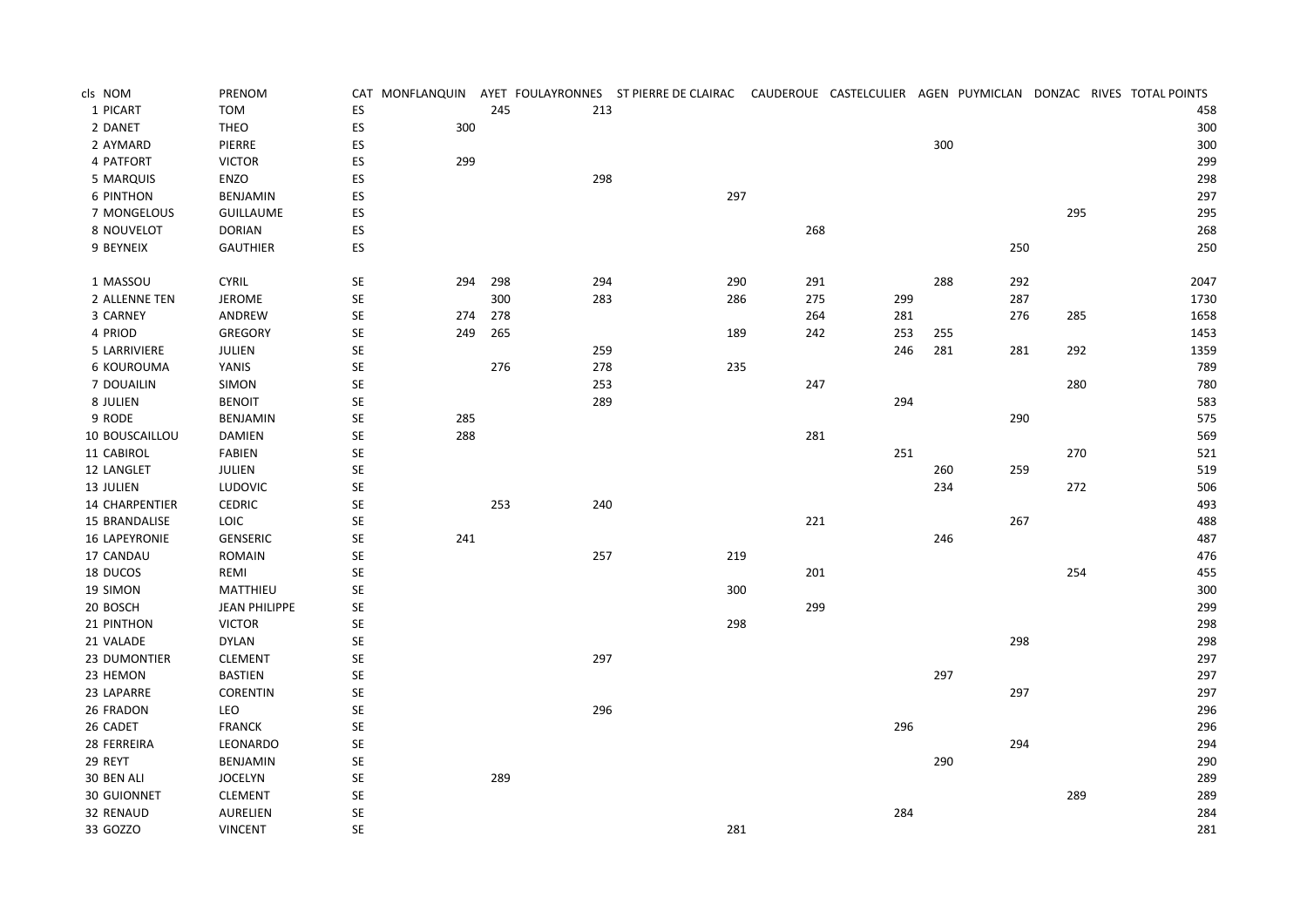| 34 BEUVIN           | JEREMY               | SE                   | 280        |     |     |     |     |     |     |     | 280  |
|---------------------|----------------------|----------------------|------------|-----|-----|-----|-----|-----|-----|-----|------|
| 35 PELERIN          | LUCA                 | SE                   |            |     |     |     |     |     | 279 |     | 279  |
| 36 SAAMI            | <b>MALICK</b>        | SE                   |            |     |     |     | 278 |     |     |     | 278  |
| 37 CASTAGNE         | <b>FLORIENT</b>      | SE                   |            |     |     |     |     | 277 |     |     | 277  |
| 38 SERRES           | <b>NICOLAS</b>       | SE                   |            | 275 |     |     |     |     |     |     | 275  |
| 38 ROQUES           | <b>VINCENT</b>       | SE                   |            |     | 275 |     |     |     |     |     | 275  |
| <b>40 TARRIDE</b>   | GABRIEL              | $\mathsf{SE}\xspace$ |            |     |     |     | 268 |     |     |     | 268  |
| 40 MAGES            | <b>VINCENT</b>       | SE                   |            |     |     |     |     |     |     | 268 | 268  |
| 42 LANGLET          | <b>CLEMENT</b>       | SE                   |            |     |     |     |     | 267 |     |     | 267  |
| 43 DUPLAND          | <b>JEAN BAPTISTE</b> | SE                   |            |     |     |     | 266 |     |     |     | 266  |
| 44 PONCELET         | <b>FLORENTIN</b>     | SE                   |            |     |     |     |     |     |     | 264 | 264  |
| <b>45 ROUSSILLE</b> | <b>NICOLAS</b>       | SE                   | 262        |     |     |     |     |     |     |     | 262  |
| 45 DELFOSSE         | BENJAMIN             | SE                   |            |     |     |     | 262 |     |     |     | 262  |
| 47 RUBERT           | BENJAMIN             | SE                   |            |     |     |     |     | 256 |     |     | 256  |
| 47 USTULIN          | <b>ELIAN</b>         | SE                   |            |     |     |     |     |     | 256 |     | 256  |
| 49 GHEERBRANT       | <b>VINCENT</b>       | SE                   |            |     |     |     |     | 252 |     |     | 252  |
| 50 PAOLETTI         | JULIEN               | SE                   |            |     |     |     |     |     |     | 250 | 250  |
| 51 CALMETTE         | PIERRICK             | SE                   |            |     | 248 |     |     |     |     |     | 248  |
| 52 CORNE            | ARNAUD               | SE                   |            |     | 246 |     |     |     |     |     | 246  |
| 53 CASTERAN CASSE   | <b>BASTIEN</b>       | SE                   |            |     |     |     |     |     |     | 245 | 245  |
| 54 UGUEN            | NEIL                 | SE                   | 243        |     |     |     |     |     |     |     | 243  |
| 55 LEFORT           | <b>CLEMENT</b>       | SE                   |            |     |     |     |     |     | 238 |     | 238  |
| 56 SCHIASSI         | VALENTIN             | SE                   | 236        |     |     |     |     |     |     |     | 236  |
| 57 SENTILLES        | <b>MAURICE</b>       | SE                   |            |     |     |     |     | 225 |     |     | 225  |
| 57 BRANDALISE       | <b>ROMAIN</b>        | SE                   |            |     |     |     |     |     | 225 |     | 225  |
| 59 AUBARET          | <b>DAVID</b>         | SE                   |            |     |     |     |     | 216 |     |     | 216  |
| 60 VALIERE          | <b>DAMIEN</b>        | SE                   |            |     | 214 |     |     |     |     |     | 214  |
| 60 MEULET           | <b>YANN</b>          | SE                   |            |     |     | 214 |     |     |     |     | 214  |
| 62 LECLERC          | ARNAUD               | SE                   |            |     |     | 209 |     |     |     |     | 209  |
| 63 DERREY           | <b>LOIC</b>          | SE                   |            |     | 203 |     |     |     |     |     | 203  |
| 63 DELRIEU          | <b>REMY</b>          | SE                   |            |     |     |     |     | 203 |     |     | 203  |
| 65 DABZAC           | <b>JEREMY</b>        | <b>SE</b>            |            |     | 200 |     |     |     |     |     | 200  |
| 66 LE MEE           | <b>CHARLICK</b>      | SE                   |            |     | 199 |     |     |     |     |     | 199  |
| 67 LABORDE          | OLIVIER              | SE                   |            |     |     | 187 |     |     |     |     | 187  |
| <b>68 GUILLOIT</b>  | <b>CLEMENT</b>       | SE                   |            |     |     | 184 |     |     |     |     | 184  |
| 69 BEUFFE           | LEO                  | SE                   |            |     | 181 |     |     |     |     |     | 181  |
| 70 BISSIERE         | <b>KEVIN</b>         | SE                   |            |     | 180 |     |     |     |     |     | 180  |
| 71 GUILLOT          | <b>EMERIC</b>        | SE                   |            |     |     | 178 |     |     |     |     | 178  |
| 72 SOUTON           | JEREMIE              | SE                   |            |     | 169 |     |     |     |     |     | 169  |
| 73 FOURTEAU         | <b>THOMAS</b>        | SE                   |            |     |     | 163 |     |     |     |     | 163  |
| 74 RAXACH           | BENJAMIN             | SE                   |            |     |     | 161 |     |     |     |     | 161  |
|                     |                      |                      |            |     |     |     |     |     |     |     |      |
| 1 MAIRAL            | <b>CEDRIC</b>        | M <sub>0</sub>       | 291<br>296 | 281 | 284 | 289 | 25  | 295 | 289 |     | 2050 |
| 2 MAIRAL            | MATHIEU              | M <sub>0</sub>       | 295<br>282 | 282 | 283 | 287 | 25  | 286 | 288 |     | 2028 |
|                     |                      |                      |            |     |     |     |     |     |     |     |      |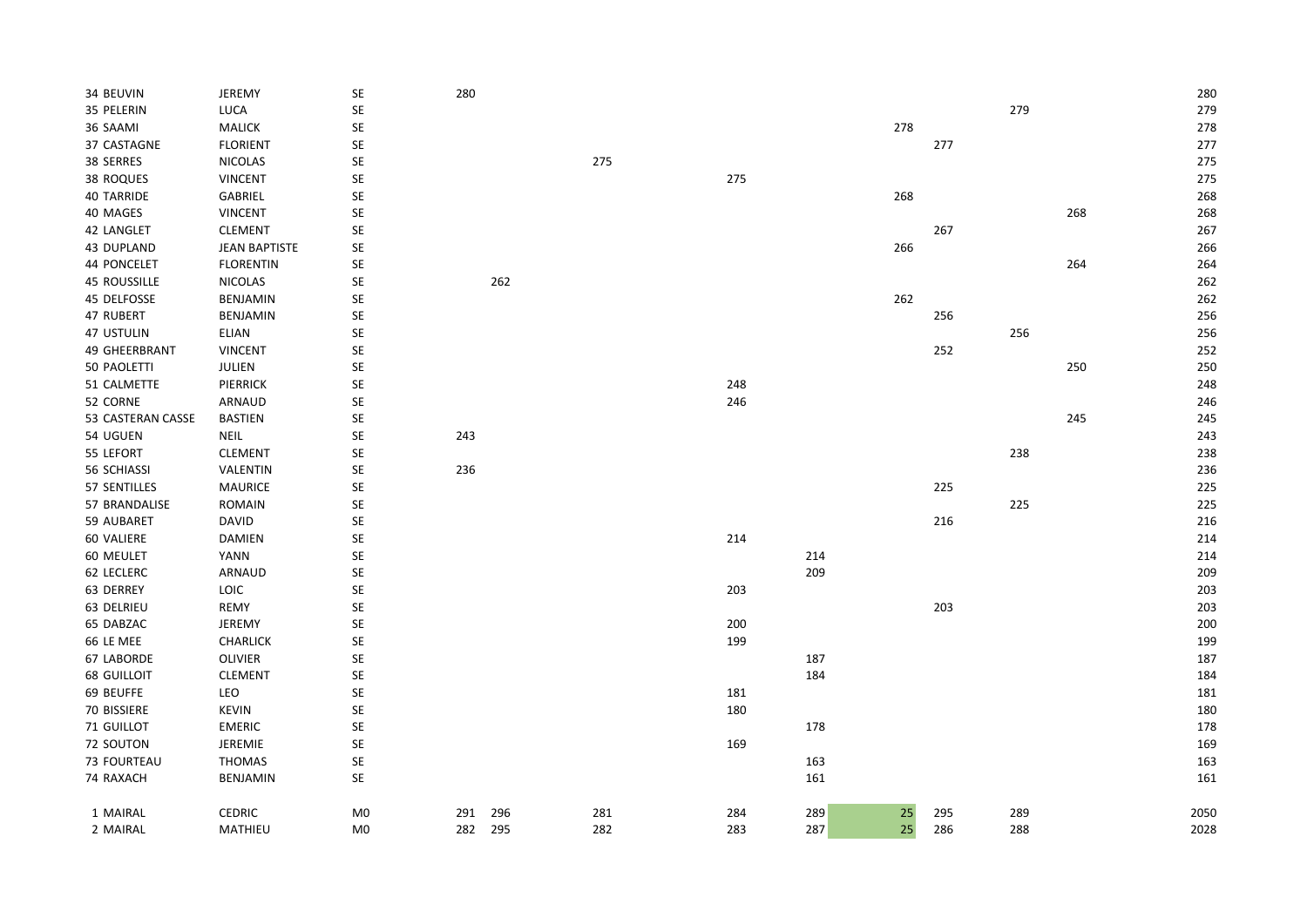| 3 CANO                   | JULIEN              | M <sub>0</sub> | 259 | 277 | 251 | 25  | 25  | 292 | 278 | 283 | 288 | 1978 |
|--------------------------|---------------------|----------------|-----|-----|-----|-----|-----|-----|-----|-----|-----|------|
| 4 GUIBERT                | THIBAUT             | M <sub>0</sub> |     | 272 | 247 | 241 | 25  | 297 | 253 | 269 | 271 | 1875 |
| 5 MONIE                  | <b>MARC ANTOINE</b> | M <sub>0</sub> | 208 | 244 | 207 | 176 | 25  | 234 | 221 | 232 |     | 1547 |
| 6 DELFOSSE               | DAVID               | M <sub>0</sub> |     | 288 |     | 272 |     | 270 |     |     |     | 830  |
| 7 TUFFAL                 | <b>EMMANUEL</b>     | M <sub>0</sub> |     |     |     | 263 |     | 290 | 276 |     |     | 829  |
| 8 IMBERT                 | <b>BILLY</b>        | M <sub>0</sub> | 252 | 271 |     | 212 |     |     |     |     |     | 735  |
| 9 BONNIS                 | OLIVIER             | M <sub>0</sub> | 271 | 287 |     |     |     |     |     |     |     | 558  |
| 10 PELLERIN              | <b>JEROME</b>       | M <sub>0</sub> |     | 281 | 274 |     |     |     |     |     |     | 555  |
| 11 BONVILA               | <b>BRUNO</b>        | M <sub>0</sub> | 262 |     |     |     |     |     | 284 |     |     | 546  |
| 12 LAFFITTE              | JULIEN              | M <sub>0</sub> |     |     |     |     |     | 247 |     | 233 |     | 480  |
| 13 VARAILLAS             | <b>FRANCOIS</b>     | M <sub>0</sub> | 239 |     | 221 |     |     |     |     |     |     | 460  |
| 14 GERVAIS               | PIERRE COLIN        | M <sub>0</sub> |     |     | 235 |     | 223 |     |     |     |     | 458  |
| 15 SENTILLES             | ALEXANDRE           | M <sub>0</sub> |     |     | 212 |     |     |     | 222 |     |     | 434  |
| 16 JOBERT                | PIERRE ALEXANDRE    | M <sub>0</sub> | 210 |     | 204 |     |     |     |     |     |     | 414  |
| 17 SUDRIE                | <b>LIONEL</b>       | M <sub>0</sub> |     |     |     | 185 |     |     | 224 |     |     | 409  |
| <b>18 CHAMBANEAU</b>     | <b>HERVE</b>        | M <sub>0</sub> |     |     |     |     | 298 |     |     |     |     | 298  |
| 19 POISSON               | <b>NICOLAS</b>      | M <sub>0</sub> | 296 |     |     |     |     |     |     |     |     | 296  |
| 19 LAFFITTE              | <b>REGIS</b>        | M <sub>0</sub> |     |     |     |     |     |     |     | 296 |     | 296  |
| 21 OURY                  | SEBASTIEN           | M <sub>0</sub> |     |     |     |     | 295 |     |     |     |     | 295  |
| 22 TROCMEZ               | JULIEN              | M <sub>0</sub> |     |     |     |     |     |     |     |     | 294 | 294  |
| 23 LE PORS               | <b>GUILLAUME</b>    | M <sub>0</sub> |     |     | 290 |     |     |     |     |     |     | 290  |
| 24 DESPRAT               | <b>CEDRIC</b>       | M0             | 287 |     |     |     |     |     |     |     |     | 287  |
| 24 STRINGARO             | LIONEL              | M <sub>0</sub> |     |     |     | 287 |     |     |     |     |     | 287  |
| 24 GAUBERT               | JEREMY              | M <sub>0</sub> |     |     |     |     |     |     |     |     | 287 | 287  |
| 27 PASCAL                | JULIEN              | M <sub>0</sub> | 286 |     |     |     |     |     |     |     |     | 286  |
| 28 EL RAHIRI             | <b>MILOUD</b>       | M <sub>0</sub> |     |     | 285 |     |     |     |     |     |     | 285  |
| 28 ALEXANDRE             | <b>FABIEN</b>       | M <sub>0</sub> |     |     |     | 285 |     |     |     |     |     | 285  |
| <b>30 COSTES LESCOUL</b> | <b>JEREMY</b>       | M <sub>0</sub> |     |     |     |     |     | 283 |     |     |     | 283  |
| 30 MOUYSSET              | YOHAN               | M <sub>0</sub> |     |     |     |     |     |     | 283 |     |     | 283  |
| 32 LE BLEVEC             | YOAN                | M <sub>0</sub> |     |     |     |     | 278 |     |     |     |     | 278  |
| 33 JIMENEZ               | PHILIPPE            | M <sub>0</sub> | 276 |     |     |     |     |     |     |     |     | 276  |
| 33 BANCTEL               | <b>BERNARD</b>      | M <sub>0</sub> |     |     |     |     |     | 276 |     |     |     | 276  |
| 35 VILLEUR               | <b>FLORENT</b>      | M <sub>0</sub> |     |     |     |     |     |     |     |     | 273 | 273  |
| 36 ALAIZEAU              | <b>THOMAS</b>       | M <sub>0</sub> |     |     |     |     | 272 |     |     |     |     | 272  |
| 37 BARDES                | LAURENT             | M <sub>0</sub> | 268 |     |     |     |     |     |     |     |     | 268  |
| 38 CADEILLAN             | SEBASTIEN           | M <sub>0</sub> |     |     | 267 |     |     |     |     |     |     | 267  |
| 39 LE BORGNE             | SEBASTIEN           | M <sub>0</sub> |     |     | 266 |     |     |     |     |     |     | 266  |
| 40 COURT                 | MICKAEL             | M <sub>0</sub> |     |     |     |     |     |     |     |     | 265 | 265  |
| 41 VANDERMEERSCH         | THIBAULT            | M <sub>0</sub> | 264 |     |     |     |     |     |     |     |     | 264  |
| 41 VASSAL                | <b>BENOIT</b>       | M <sub>0</sub> |     |     |     |     |     |     | 264 |     |     | 264  |
| 41 MONGUILLOT            | REMI                | M <sub>0</sub> |     |     |     |     |     |     |     | 264 |     | 264  |
| 44 TANTIN                | <b>JEROME</b>       | M <sub>0</sub> |     |     |     |     |     |     | 263 |     |     | 263  |
| 45 COSTES                | GERALD              | M <sub>0</sub> |     |     |     |     |     |     |     | 261 |     | 261  |
| 46 MACAUD                | <b>VINCENT</b>      | M <sub>0</sub> |     |     |     |     | 258 |     |     |     |     | 258  |
|                          |                     |                |     |     |     |     |     |     |     |     |     |      |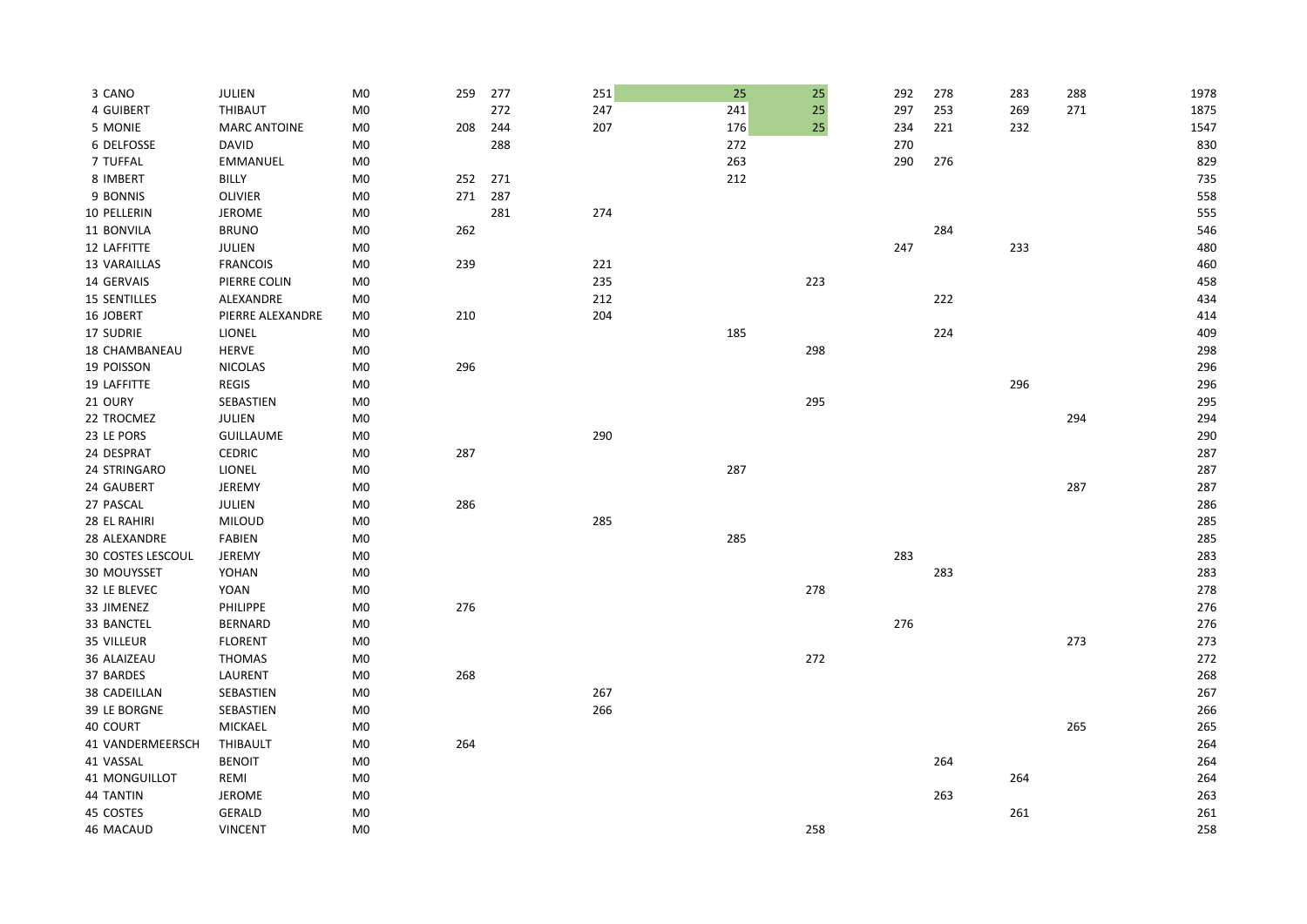| 47 VALETTE       | <b>FLORIAN</b>     | ${\sf M0}$     |     |     |     |        | 252 |     |     |     |     | 252  |
|------------------|--------------------|----------------|-----|-----|-----|--------|-----|-----|-----|-----|-----|------|
| 47 BALSON        | <b>BENOIT</b>      | ${\sf M0}$     |     |     |     |        |     |     |     |     | 252 | 252  |
| 49 LADEBESE      | <b>JEREMY</b>      | ${\sf M0}$     |     |     | 250 |        |     |     |     |     |     | 250  |
| 50 DUBURC        | CYRIL              | M <sub>0</sub> |     |     |     |        |     |     |     |     | 248 | 248  |
| 51 GAMBA         | <b>PATRICE</b>     | M <sub>0</sub> |     |     |     |        |     |     |     | 246 |     | 246  |
| 52 VALAY         | <b>BAPTISTE</b>    | ${\sf M0}$     |     |     |     |        |     |     |     | 236 |     | 236  |
| 53 MORISSET      | YANN               | ${\sf M0}$     |     |     |     |        |     |     |     | 231 |     | 231  |
| 54 DUFFAU        | <b>XAVIER</b>      | ${\sf M0}$     | 230 |     |     |        |     |     |     |     |     | 230  |
| 55 DUPUY         | BENJAMIN           | M <sub>0</sub> |     |     |     |        |     | 229 |     |     |     | 229  |
| 56 MORTERA       | <b>MARC</b>        | M <sub>0</sub> | 227 |     |     |        |     |     |     |     |     | 227  |
| 57 PREVOT        | ADRIEN             | ${\sf M0}$     | 223 |     |     |        |     |     |     |     |     | 223  |
| 58 COCHARD       | MICHAEL            | ${\sf M0}$     |     |     | 220 |        |     |     |     |     |     | 220  |
| 59 VANDERMEERSCH | ADRIEN             | M <sub>0</sub> | 214 |     |     |        |     |     |     |     |     | 214  |
| 60 LIMES         | LAURENT            | M <sub>0</sub> | 212 |     |     |        |     |     |     |     |     | 212  |
| 61 ROUSSEAU      | RAPHAEL            | M <sub>0</sub> |     |     |     |        |     |     | 211 |     |     | 211  |
| 62 PUTZEY        | <b>BENOIT</b>      | M0             |     |     |     |        | 208 |     |     |     |     | 208  |
| 63 PEREZ         | ALEXANDRE          | ${\sf M0}$     |     |     |     |        | 207 |     |     |     |     | 207  |
| 64 LAUGA         | <b>MARTIN</b>      | ${\sf M0}$     |     |     |     |        |     |     | 205 |     |     | 205  |
| 65 DAUGA         | <b>SIMON</b>       | M <sub>0</sub> |     |     |     |        | 149 |     |     |     |     | 149  |
|                  |                    |                |     |     |     |        |     |     |     |     |     |      |
| 1 BAREI          | YANNICK            | M1             | 298 |     | 299 | 288    | 296 | 300 | 299 | 299 |     | 2079 |
| 2 EUDES          | <b>JEROME</b>      | M1             | 260 | 282 | 249 | $25\,$ | 251 |     | 266 | 270 | 278 | 1881 |
| 3 BELIN          | <b>CHRISTOPHE</b>  | M1             | 221 | 259 | 238 | 223    | 248 |     | 257 | 265 |     | 1711 |
| 4 CAUSSIEU       | LAURENT            | M1             | 244 | 261 | 233 | 186    | 203 |     |     | 245 | 262 | 1634 |
| 5 VILATTE        | MATHIEU            | M1             | 295 | 297 | 295 |        | 290 |     | 293 |     |     | 1470 |
| 6 SWYNGHEDAUW    | GREGORY            | M1             | 289 |     | 288 |        | 293 |     |     | 286 | 299 | 1455 |
| 7 GUERIN         | CYRILLE            | M1             | 238 | 255 |     |        |     | 242 | 232 |     |     | 967  |
| 8 GLITI          | <b>HICHAM</b>      | M1             | 251 |     |     |        | 193 |     | 250 | 257 |     | 951  |
| 9 TOMASONI       | JULIEN             | M1             | 246 | 264 | 234 | 201    |     |     |     |     |     | 945  |
| 10 BORDES        | <b>CHRISTOPHE</b>  | M1             | 293 |     | 287 |        | 270 |     |     |     |     | 850  |
| 11 GODEFROY      | <b>ANTHONY</b>     | M1             | 204 |     | 223 | 188    | 226 |     |     |     |     | 841  |
| 12 GAREZ         | <b>CHARLES</b>     | M1             |     |     | 272 |        |     | 275 | 282 |     |     | 829  |
| 13 KLAARENBEEK   | JAAP               | M1             |     |     | 300 | 295    |     |     |     |     |     | 595  |
| 14 PERUCH        | JULIEN             | M1             |     |     | 279 |        | 273 |     |     |     |     | 552  |
| 15 DELESMONT     | PIERRE             | M1             |     |     |     | 252    | 254 |     |     |     |     | 506  |
| 16 VIVES         | FABIEN             | M1             |     |     | 256 | 240    |     |     |     |     |     | 496  |
| 17 BORIE         | <b>JEAN PIERRE</b> | M1             |     |     |     |        | 218 |     |     | 258 |     | 476  |
| 18 DELPECH       | SEBASTIEN          | M1             |     |     | 214 |        |     |     | 229 |     |     | 443  |
| 19 AZAM          | LIONEL             | M1             |     |     |     | 197    | 215 |     |     |     |     | 412  |
| 20 CAUSSAT       | SEBASTIEN          | M1             |     |     |     | 209    | 196 |     |     |     |     | 405  |
| 21 CAUBET        | <b>CHRISTOPHE</b>  | M1             |     |     | 203 |        | 189 |     |     |     |     | 392  |
| 22 BRISSE        | <b>CLEMENT</b>     | M1             |     |     |     | 299    |     |     |     |     |     | 299  |
| 23 BURDIZZO      | <b>GUILLAUME</b>   | M1             |     |     |     |        |     |     | 298 |     |     | 298  |
| 24 ROUCH         | <b>CEDRIC</b>      | M1             |     |     |     |        |     |     |     | 295 |     | 295  |
|                  |                    |                |     |     |     |        |     |     |     |     |     |      |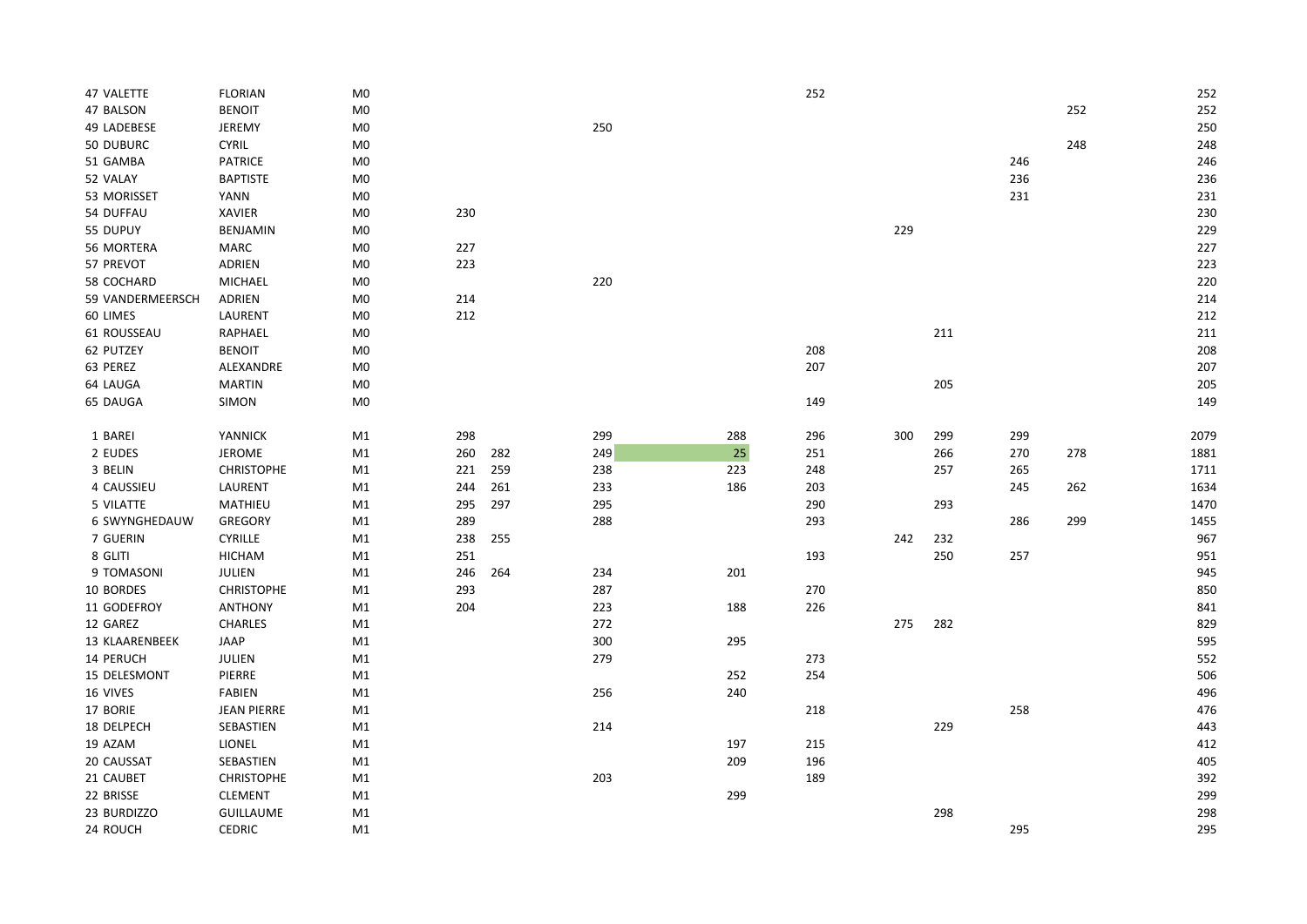| 25 IGAU                 | <b>FRANCK</b>        | M1 |     |     |     | 294 |         |     |     |     |     | 294 |
|-------------------------|----------------------|----|-----|-----|-----|-----|---------|-----|-----|-----|-----|-----|
| 26 DELBOS               | CEDRIC               | M1 |     |     |     |     |         | 293 |     |     |     | 293 |
| 26 TONINI               | <b>CEDRIC</b>        | M1 |     |     |     |     |         |     |     | 293 |     | 293 |
| 28 MONTULET             | JULIEN               | M1 |     |     |     |     |         |     | 292 |     |     | 292 |
| 29 VILLATTE             | MATHIEU              | M1 |     |     |     |     |         |     |     | 291 |     | 291 |
| 30 LAMBERT              | <b>JULIEN</b>        | M1 |     |     |     |     |         |     | 285 |     |     | 285 |
| 31 DUBARRY              | <b>THOMAS</b>        | M1 |     |     |     |     | 284     |     |     |     |     | 284 |
| 32 PROUZET              | <b>OLIVIER</b>       | M1 | 279 |     |     |     |         |     |     |     |     | 279 |
| 32 PIPERAUX             | AXEL                 | M1 |     |     |     |     | 279     |     |     |     |     | 279 |
| 34 FLORES               | <b>NICOLAS</b>       | M1 |     |     |     | 277 |         |     |     |     |     | 277 |
| 34 LIBELLE              | <b>JEREMY</b>        | M1 |     |     |     |     |         | 277 |     |     |     | 277 |
| 36 PERRUCH              | JULIEN               | M1 |     |     |     |     |         |     |     | 275 |     | 275 |
| 37 BELLOC               | ERIC                 | M1 |     |     |     | 273 |         |     |     |     |     | 273 |
| 38 MULA                 | KEVIN                | M1 | 272 |     |     |     |         |     |     |     |     | 272 |
| 38 ORIEUX               | <b>TONY</b>          | M1 |     |     |     |     |         |     | 272 |     |     | 272 |
| 38 MILA                 | <b>KEVIN</b>         | M1 |     |     |     |     |         |     |     | 272 |     | 272 |
| 41 SUNE                 | <b>GUILLAUME</b>     | M1 |     |     |     |     | 267     |     |     |     |     | 267 |
| 42 SARREMEJEAN          | CEDRIC               | M1 |     |     |     | 266 |         |     |     |     |     | 266 |
| 43 ACCOULON             | <b>ERICK</b>         | M1 | 261 |     |     |     |         |     |     |     |     | 261 |
| 43 BEGUIER              | JULIEN               | M1 |     |     |     | 261 |         |     |     |     |     | 261 |
| 45 GRANVAUD             | <b>NICOLAS</b>       | M1 |     |     |     |     |         |     | 258 |     |     | 258 |
| <b>46 AUMONIER</b>      | MAXIME               | M1 | 257 |     |     |     |         |     |     |     |     | 257 |
| 47 VIVIES               | <b>JEREMY</b>        | M1 |     |     |     | 255 |         |     |     |     |     | 255 |
| 48 BEAUDOU              | <b>FLORIAN</b>       | M1 |     |     |     |     |         |     |     | 251 |     | 251 |
| 49 DEVAUX               | <b>TONY</b>          | M1 | 250 |     |     |     |         |     |     |     |     | 250 |
| <b>49 DURENQUE</b>      | NICOLAS              | M1 |     | 250 |     |     |         |     |     |     |     | 250 |
| 51 PAULIARD             | <b>JUNIOR</b>        | M1 |     |     |     |     |         |     |     | 249 |     | 249 |
| 52 CONDUCHE             | YOHANN               | M1 |     |     | 248 |     |         |     |     |     |     | 248 |
| 53 MAURON               | SYLVAIN              | M1 |     |     |     | 244 |         |     |     |     |     | 244 |
| 54 LANDREAU             | <b>INTY</b>          | M1 |     |     |     | 242 |         |     |     |     |     | 242 |
| 55 FOUILHE              | <b>EMMANUEL</b>      | M1 |     |     |     |     |         |     |     |     | 241 | 241 |
| 56 GELADE               | SEBASTIEN            | M1 |     |     |     |     |         | 240 |     |     |     | 240 |
| 57 CEREA                | DAVID                | M1 |     |     |     |     | 239     |     |     |     |     | 239 |
| 58 FAUROU               | <b>FRANCK</b>        | M1 | 237 |     |     |     |         |     |     |     |     | 237 |
| 58 AURY                 | ALBAN                | M1 |     |     | 237 |     |         |     |     |     |     | 237 |
| 60 VALMY                | MICKAEL              | M1 |     |     |     |     |         |     |     | 230 |     | 230 |
| 61 LEIVA                | <b>DAVID</b>         | M1 | 225 |     |     |     |         |     |     |     |     | 225 |
| 62 FIANCETTE            | <b>JEAN FRANCOIS</b> | M1 | 220 |     |     |     |         |     |     |     |     | 220 |
| 62 SAUNIER              | SEBASTIEN            | M1 |     |     |     |     | 220     |     |     |     |     | 220 |
| 64 LESTRADE             | <b>FREDERIC</b>      | M1 |     |     |     |     |         |     |     | 219 |     | 219 |
| 65 PFENDER              | GREGORY              | M1 |     |     |     |     |         |     | 214 |     |     | 214 |
| 66 MAZERAND             | ARNAUD               | M1 |     |     |     |     | $211\,$ |     |     |     |     | 211 |
| 67 MONCHAUX             | <b>GILLES</b>        | M1 |     |     |     |     |         |     | 209 |     |     | 209 |
| <b>68 KLERET CHANEL</b> | SACHA                | M1 |     |     | 208 |     |         |     |     |     |     | 208 |
|                         |                      |    |     |     |     |     |         |     |     |     |     |     |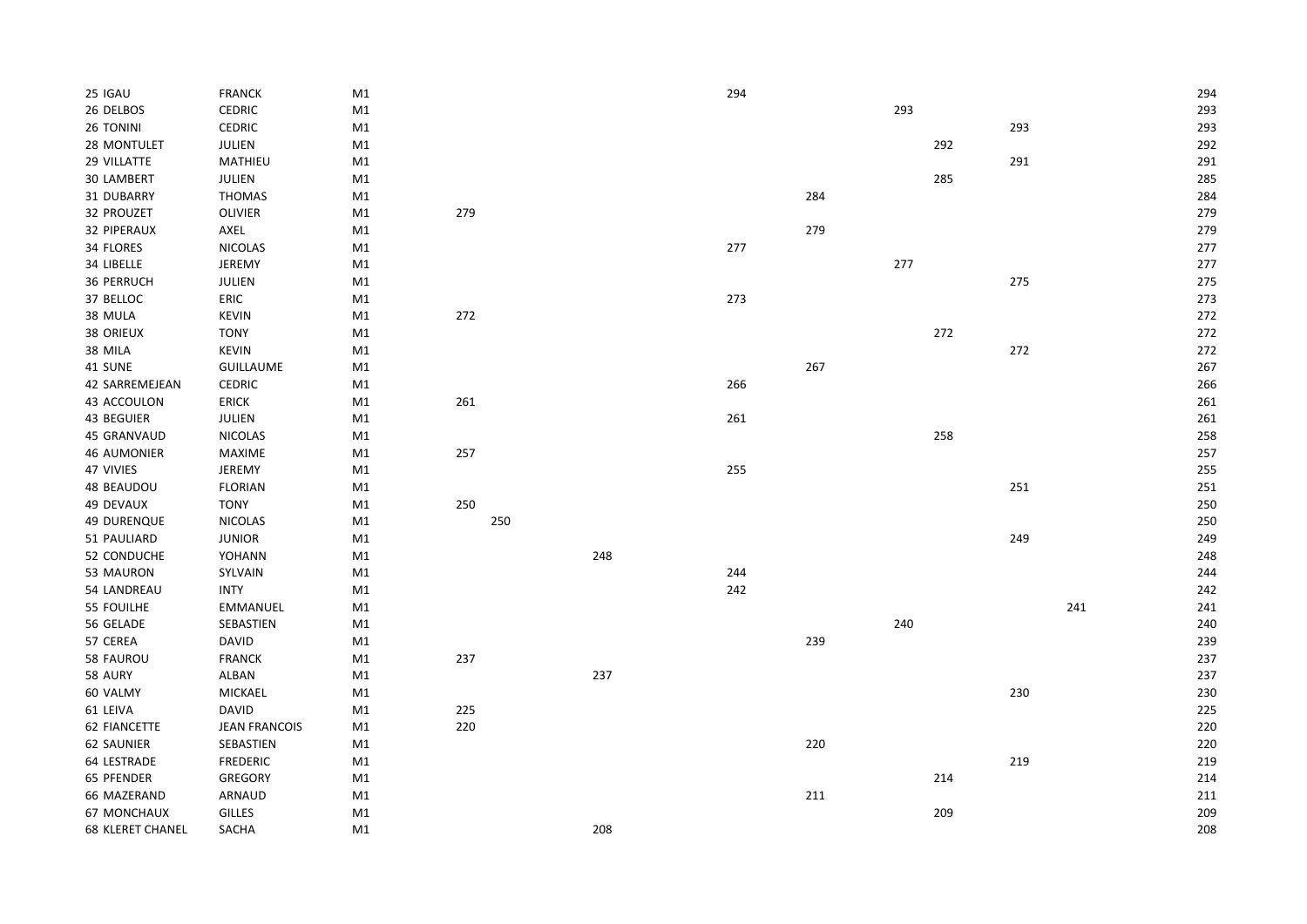| <b>68 CHAULE</b>   | <b>NICOLAS</b>     | M1             |     |     |     | 208 |     |     |     |     |     | 208  |
|--------------------|--------------------|----------------|-----|-----|-----|-----|-----|-----|-----|-----|-----|------|
| 70 THOMAS          | <b>GUILLAUME</b>   | M1             |     |     |     |     |     |     | 204 |     |     | 204  |
| 71 GENESTAL        | <b>DAMIEN</b>      | M1             |     |     |     |     |     |     | 201 |     |     | 201  |
| 72 DUMORA          | GABRIEL            | M1             |     |     |     | 196 |     |     |     |     |     | 196  |
| 73 JANSSOONE       | <b>DAVID</b>       | M1             |     |     |     | 175 |     |     |     |     |     | 175  |
| 74 VIGUET OLIVE    | MICHAEL            | M1             |     |     |     |     | 173 |     |     |     |     | 173  |
| 75 PAVIET          | <b>DENIS</b>       | M1             |     |     |     | 172 |     |     |     |     |     | 172  |
| 76 BOUVIER         | <b>GREGORY</b>     | M1             |     |     |     | 170 |     |     |     |     |     | 170  |
| 77 GIRAUD          | <b>DIDIER</b>      | M1             |     |     |     |     | 166 |     |     |     |     | 166  |
| 78 ACHARKI         | RACHID             | M1             |     |     |     |     | 158 |     |     |     |     | 158  |
| 79 BROHET          | <b>QUENTIN</b>     | M1             |     |     |     |     | 147 |     |     |     |     | 147  |
|                    |                    |                |     |     |     |     |     |     |     |     |     |      |
| 1 GARCIA           | <b>JEAN MICHEL</b> | M <sub>2</sub> | 284 | 290 | 291 | 25  | 25  | 291 | 273 | 277 | 279 | 2035 |
| 2 COMPARIN         | <b>OLIVIER</b>     | M <sub>2</sub> | 267 | 284 | 277 | 25  | 25  | 289 | 280 | 280 | 286 | 2013 |
| 3 BIANCHINI        | <b>JEAN MARC</b>   | M <sub>2</sub> |     | 280 | 263 | 25  | 255 | 285 | 265 | 271 | 277 | 1921 |
| 4 MONDOT           | LAURENT            | M <sub>2</sub> |     |     | 222 | 206 | 205 | 280 | 254 | 268 | 281 | 1716 |
| 5 CARLIER          | <b>NICOLAS</b>     | M <sub>2</sub> | 209 | 251 | 206 | 25  | 25  | 236 | 219 | 237 | 249 | 1657 |
| <b>6 FOUQUET</b>   | SEBASTIEN          | M <sub>2</sub> | 242 | 270 |     | 205 | 222 | 269 | 259 |     |     | 1467 |
| 7 DANIEL           | <b>VINCENT</b>     | M <sub>2</sub> | 281 | 293 | 292 | 282 |     |     | 291 |     |     | 1439 |
| 8 SAZY             | SEBASTIEN          | M2             |     | 279 |     | 234 | 263 | 287 | 275 |     |     | 1338 |
| 9 PERROT           | <b>YANN</b>        | M <sub>2</sub> |     | 248 | 219 | 177 | 174 |     |     |     |     | 818  |
| 10 CANDELON        | SEBASTIEN          | M <sub>2</sub> |     |     | 261 |     | 246 | 272 |     |     |     | 779  |
| 11 LAUZELY         | JEROME             | M <sub>2</sub> |     |     |     | 179 |     |     | 268 | 278 |     | 725  |
| 12 SCHMITT         | <b>VINCENT</b>     | M <sub>2</sub> |     |     | 244 | 227 | 232 |     |     |     |     | 703  |
| 13 DAROT           | LAURENT            | M <sub>2</sub> |     |     | 270 |     | 271 |     |     |     |     | 541  |
| 14 MOMBOUCHET      | LUDOVIC            | M <sub>2</sub> |     |     |     |     |     | 271 | 251 |     |     | 522  |
| 15 GYSEMANS        | <b>BENOIT</b>      | M <sub>2</sub> |     |     |     | 230 |     | 279 |     |     |     | 509  |
| 16 POREAUX         | <b>CHRISTOPHE</b>  | M2             |     |     |     |     | 244 |     | 240 |     |     | 484  |
| 17 BESSE           | <b>CEDRIC</b>      | M <sub>2</sub> |     |     |     |     |     | 248 |     | 235 |     | 483  |
| 18 LAPOUJADE       | <b>CEDRIC</b>      | M <sub>2</sub> |     |     |     | 236 | 236 |     |     |     |     | 472  |
| 19 SALLE           | EDDIE              | M <sub>2</sub> |     |     |     |     |     | 230 |     | 234 |     | 464  |
| 20 DAUZAC          | <b>CYRILLE</b>     | M <sub>2</sub> |     |     |     | 195 |     |     |     | 243 |     | 438  |
| 21 BRUNIE          | <b>CEDRICK</b>     | M <sub>2</sub> |     |     |     | 296 |     |     |     |     |     | 296  |
| 21 BUDZIK          | PIERRE OLIVIER     | M <sub>2</sub> |     |     |     |     |     |     | 296 |     |     | 296  |
| 23 SAIDI           | <b>KAMAL</b>       | M2             |     |     |     |     | 294 |     |     |     |     | 294  |
| 24 GAUDRY          | <b>CHRISTOPHE</b>  | M <sub>2</sub> | 290 |     |     |     |     |     |     |     |     | 290  |
| 25 CAZEMAJOU       | <b>DAVID</b>       | M2             |     |     |     |     | 286 |     |     |     |     | 286  |
| 26 CASAL           | LAURENT            | M2             | 275 |     |     |     |     |     |     |     |     | 275  |
| 27 LISACK          | STEPHANE           | M <sub>2</sub> |     |     |     | 274 |     |     |     |     |     | 274  |
| 28 BERGERY         | SEBASTIEN          | M <sub>2</sub> |     |     | 273 |     |     |     |     |     |     | 273  |
| 29 DAVID           | LAURENT            | M <sub>2</sub> |     |     |     | 271 |     |     |     |     |     | 271  |
| <b>30 BOILLEAU</b> | STEPHANE           | M <sub>2</sub> |     |     |     | 270 |     |     |     |     |     | 270  |
| 31 CAILLARD        | SEBASTIEN          | M <sub>2</sub> |     |     |     |     |     |     |     |     | 267 | 267  |
| 32 CARRINI         | <b>CYRIL</b>       | M <sub>2</sub> |     |     |     |     | 265 |     |     |     |     | 265  |
|                    |                    |                |     |     |     |     |     |     |     |     |     |      |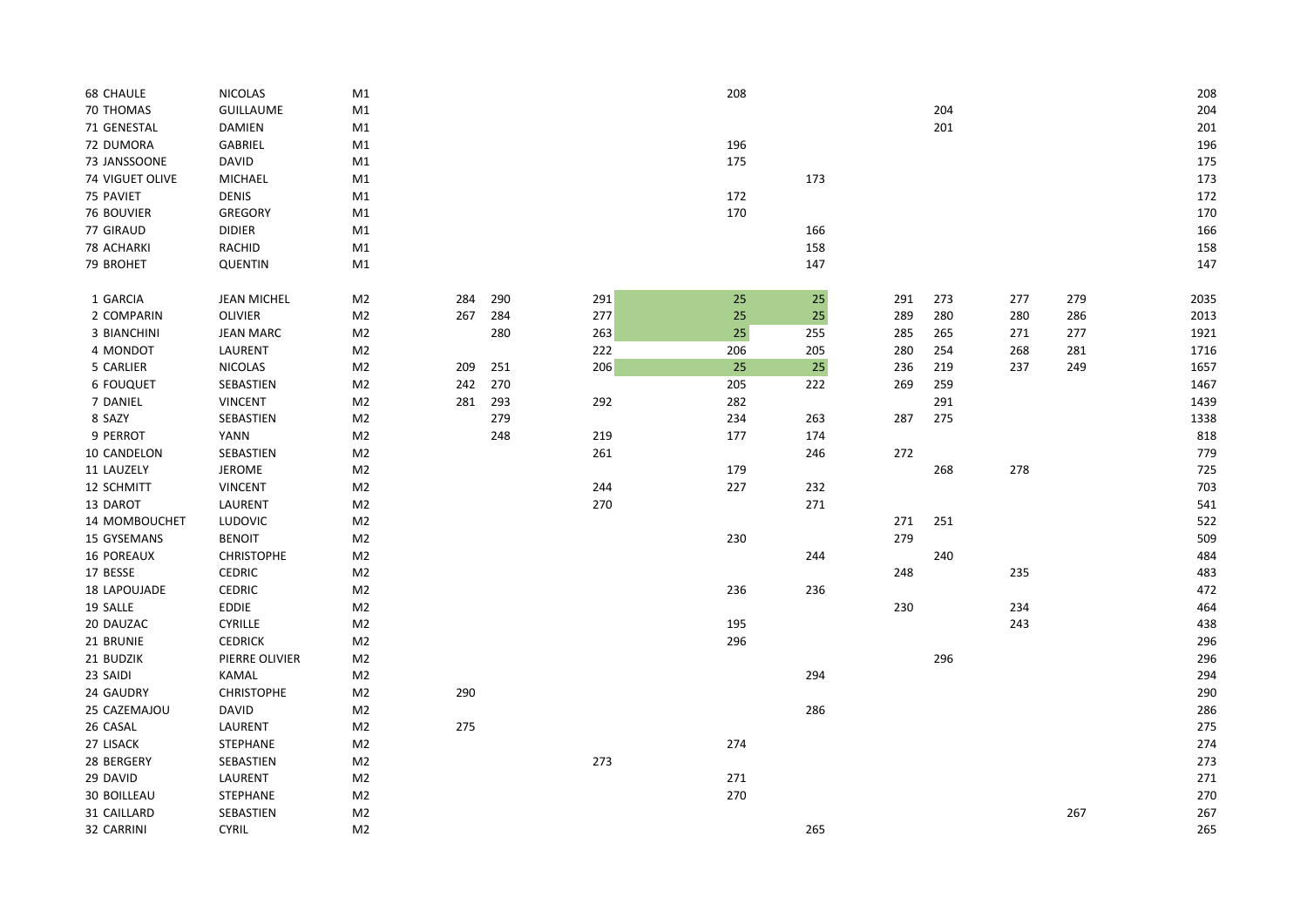| 33 GHILARDI   | <b>BRUNO</b>          | M <sub>2</sub> |     |     | 264 |     |     |     |     |     |     | 264  |
|---------------|-----------------------|----------------|-----|-----|-----|-----|-----|-----|-----|-----|-----|------|
| 34 STEEMS     | LUDOVIC               | M <sub>2</sub> |     |     |     |     |     |     | 261 |     |     | 261  |
| 35 GIRAUD     | PASCAL                | M <sub>2</sub> |     |     |     |     |     |     | 247 |     |     | 247  |
| 35 PIERRE     | <b>DAVID</b>          | M <sub>2</sub> |     |     |     |     |     |     |     | 247 |     | 247  |
| 37 NOUISSEL   | <b>TAIJI</b>          | M <sub>2</sub> |     |     |     |     |     |     |     |     | 246 | 246  |
| 38 DOUMARES   | JULIEN                | M <sub>2</sub> |     |     |     |     | 245 |     |     |     |     | 245  |
| 38 CHAUDAGNE  | LIONEL                | M <sub>2</sub> |     |     |     |     |     |     | 245 |     |     | 245  |
| 40 CASTAIGNOS | <b>FRANCOIS</b>       | M <sub>2</sub> |     |     |     |     |     | 244 |     |     |     | 244  |
| 41 SEGUY      | <b>OLIVIER</b>        | M <sub>2</sub> |     |     |     | 243 |     |     |     |     |     | 243  |
| 41 BETOUS     | <b>DAVID</b>          | M <sub>2</sub> |     |     |     |     | 243 |     |     |     |     | 243  |
| 43 BEGUE      | <b>FREDERIC</b>       | M <sub>2</sub> |     |     |     |     | 241 |     |     |     |     | 241  |
| 44 MOUTINARD  | <b>BENOIT</b>         | M <sub>2</sub> |     |     |     |     | 238 |     |     |     |     | 238  |
| 44 HERRAULT   | STEPHANE              | M <sub>2</sub> |     |     |     |     |     |     |     |     | 238 | 238  |
| 46 MARTY      | <b>JEAN NOEL</b>      | M <sub>2</sub> | 235 |     |     |     |     |     |     |     |     | 235  |
| 47 LE BLEIS   | PASCAL                | M <sub>2</sub> |     |     | 232 |     |     |     |     |     |     | 232  |
| 48 LABAT      | <b>JEROME</b>         | M <sub>2</sub> |     |     |     |     | 227 |     |     |     |     | 227  |
| 49 MAGRI      | JEROME                | M <sub>2</sub> |     |     | 218 |     |     |     |     |     |     | 218  |
| 49 DEVIC      | <b>CHRISTOPHE</b>     | M <sub>2</sub> |     |     |     | 218 |     |     |     |     |     | 218  |
| 51 DAUNAY     | <b>CYRIL</b>          | M <sub>2</sub> |     |     | 217 |     |     |     |     |     |     | 217  |
| 52 DAUBIGEON  | STEPHANE              | M <sub>2</sub> |     |     | 216 |     |     |     |     |     |     | 216  |
| 52 BIAU       | <b>CHRISTOPHE</b>     | M <sub>2</sub> |     |     |     | 216 |     |     |     |     |     | 216  |
| 54 RAMOND     | THIERRY               | M <sub>2</sub> |     |     |     |     |     |     | 212 |     |     | 212  |
| 55 GABRIEL    | <b>DAVID</b>          | M <sub>2</sub> |     |     |     | 211 |     |     |     |     |     | 211  |
| 56 BOUNIARD   | <b>FABRICE</b>        | M <sub>2</sub> |     |     |     |     | 210 |     |     |     |     | 210  |
| 57 GAUTHE     | <b>DAVID</b>          | M <sub>2</sub> |     |     |     |     |     |     | 208 |     |     | 208  |
| 58 PAGES      | SYVAIN                | M <sub>2</sub> |     |     |     |     | 204 |     |     |     |     | 204  |
| 59 CRESTE     | FREDERIC              | M <sub>2</sub> |     |     |     |     |     |     | 202 |     |     | 202  |
| 60 BOUYSSOU   | <b>LIONEL</b>         | M <sub>2</sub> |     |     |     | 194 |     |     |     |     |     | 194  |
| 61 BOURDIOL   | <b>PATRICE</b>        | M <sub>2</sub> |     |     |     | 193 |     |     |     |     |     | 193  |
| 62 PLAZA      | <b>JEAN SEBASTIEN</b> | M <sub>2</sub> |     |     |     | 192 |     |     |     |     |     | 192  |
| 63 SAUX       | LAURENT               | M <sub>2</sub> |     |     |     |     | 188 |     |     |     |     | 188  |
| 64 GELINEAU   | MARC                  | M <sub>2</sub> |     |     |     |     | 181 |     |     |     |     | 181  |
| 65 DEVIC      | REGIS                 | M <sub>2</sub> |     |     |     | 174 |     |     |     |     |     | 174  |
| 66 FRENOIS    | THIERRY               | M <sub>2</sub> |     |     |     | 171 |     |     |     |     |     | 171  |
| 67 SAJAS      | <b>CHRISTOPHE</b>     | M <sub>2</sub> |     |     |     |     | 168 |     |     |     |     | 168  |
| 68 LOMBREZ    | ARNAUD                | M <sub>2</sub> |     |     |     | 165 |     |     |     |     |     | 165  |
| 69 NOGUES     | YANNICK               | M <sub>2</sub> |     |     |     |     | 148 |     |     |     |     | 148  |
| 1 CHAUMEIL    | <b>FRANCK</b>         | M3             | 25  | 291 | 293 | 280 | 280 | 295 | 279 |     | 291 | 2034 |
| 2 GUEUDIN     | FREDDY                | M <sub>3</sub> | 270 | 273 | 269 | 259 | 25  | 25  | 248 | 273 | 282 | 1924 |
| 3 JEANNEY     | CHRISTIAN             | M <sub>3</sub> | 248 | 268 | 242 | 25  | 25  | 250 | 244 | 252 | 275 | 1829 |
| 4 REBOURS     | <b>FRANCOIS LOIC</b>  | M <sub>3</sub> | 255 |     | 254 | 224 | 25  | 263 | 262 | 263 | 242 | 1788 |
| 5 LINANT      | THIERRY               | M <sub>3</sub> | 219 | 258 | 228 | 187 | 25  | 241 | 231 |     | 261 | 1650 |
| 6 PATENOTTE   | <b>YANN</b>           | M <sub>3</sub> |     | 285 | 265 |     |     | 258 | 269 | 266 |     | 1343 |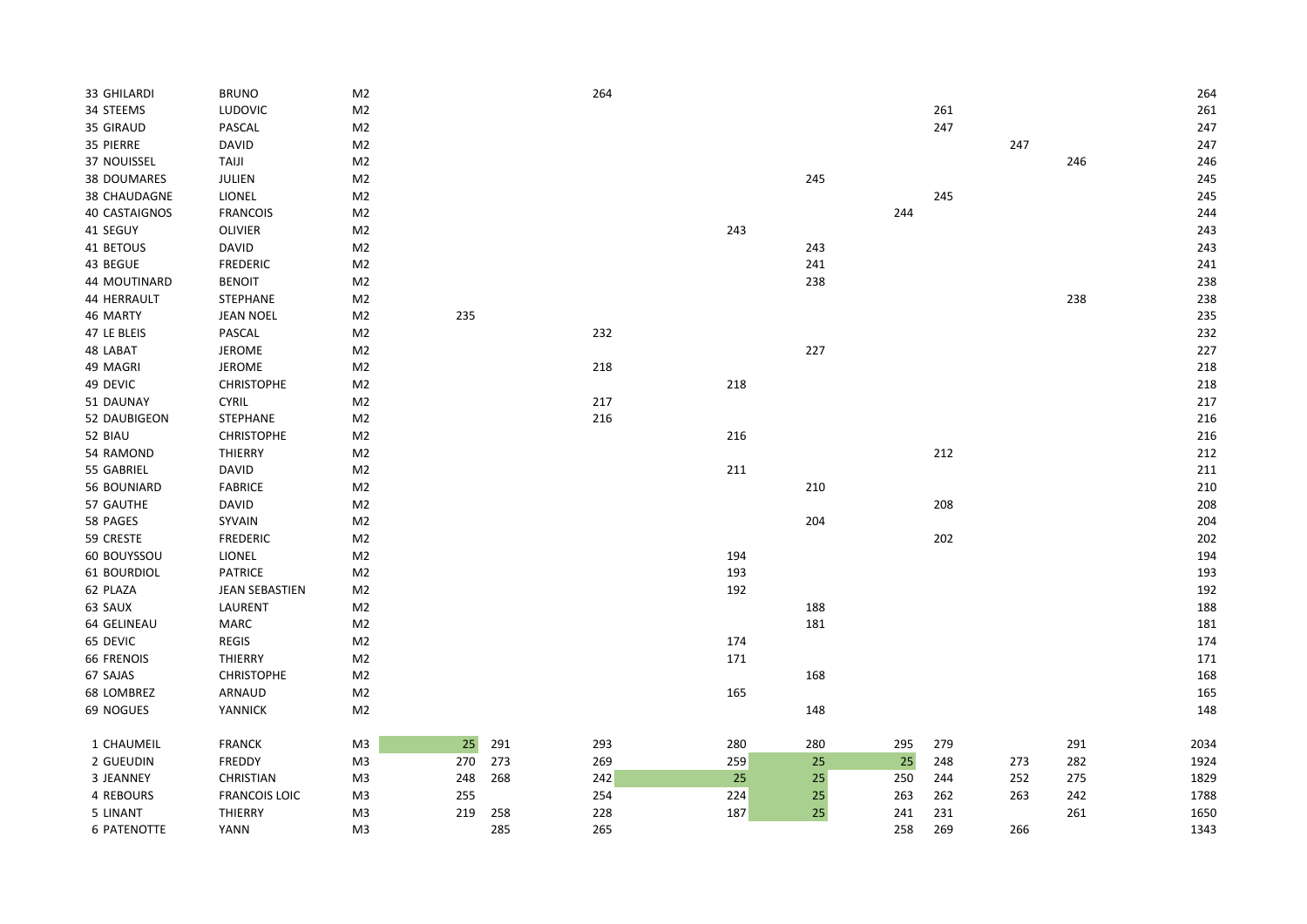| 7 BAROU               | <b>FREDERIC</b>        | M3             | 228 | 266 | 252 | 228 | 234 |     |     |     |     | 1208 |
|-----------------------|------------------------|----------------|-----|-----|-----|-----|-----|-----|-----|-----|-----|------|
| 8 BEN BOUHOUT         | <b>MOHAMED</b>         | M <sub>3</sub> | 278 | 286 | 276 |     |     |     |     |     | 297 | 1137 |
| 9 MASSON              | <b>CHRISTOPHE</b>      | M3             |     |     |     |     |     | 264 | 238 |     | 263 | 765  |
| 10 DELPUCH            | <b>CHRISTOPHE</b>      | M <sub>3</sub> |     |     | 245 | 207 |     | 265 |     |     |     | 717  |
| 11 LAQUILLE           | STEPHANE               | M <sub>3</sub> |     |     | 225 | 183 |     |     | 223 |     |     | 631  |
| 12 MARQUIS            | <b>PATRICE</b>         | M <sub>3</sub> |     |     |     |     | 283 | 298 |     |     |     | 581  |
| 13 ARGOIN             | <b>VINCENT</b>         | M3             |     |     | 284 |     |     |     |     |     | 296 | 580  |
| 14 DEAUZE             | PHILIPPE               | M <sub>3</sub> |     |     |     |     |     |     | 270 |     | 284 | 554  |
| 15 CARO               | STEPHANE               | M <sub>3</sub> | 266 | 283 |     |     |     |     |     |     |     | 549  |
| 16 PRIOD              | PASCAL                 | M <sub>3</sub> |     |     |     |     |     | 274 |     | 274 |     | 548  |
| 17 COSTES             | <b>JEAN PIERRE</b>     | M3             |     |     |     |     | 260 |     | 287 |     |     | 547  |
| 18 LIZAK              | <b>THIERRY</b>         | M3             |     |     |     |     |     | 267 | 233 |     |     | 500  |
| 19 BROYER             | PHILIPPE               | M <sub>3</sub> |     |     | 268 |     | 199 |     |     |     |     | 467  |
| 20 ABRANTES           | MANUEL                 | M <sub>3</sub> | 226 |     |     | 239 |     |     |     |     |     | 465  |
| 21 VILLADIEU          | LAURENT                | M3             |     |     |     |     | 206 |     |     |     | 257 | 463  |
| 22 CERUTI             | <b>JEAN MICHEL</b>     | M3             |     |     |     |     |     | 231 | 207 |     |     | 438  |
| 23 ILLE               | ERIC                   | M3             |     |     |     |     | 177 |     |     | 240 |     | 417  |
| 24 DAILLE             | <b>FREDERIC</b>        | M <sub>3</sub> |     |     |     |     | 146 |     |     |     | 236 | 382  |
| 25 PAGNONCELLI        | ERIC                   | M <sub>3</sub> |     |     |     |     |     |     |     |     | 300 | 300  |
| 26 ALVES              | <b>PHILIPPE</b>        | M3             |     | 299 |     |     |     |     |     |     |     | 299  |
| 27 SIMON              | SEBASTIEN              | M3             |     |     |     | 292 |     |     |     |     |     | 292  |
| 28 ARBIZU             | STEPHANE               | M <sub>3</sub> |     |     |     | 291 |     |     |     |     |     | 291  |
| 29 COSTARRAMOUNE      | LAURENT                | M3             |     |     |     | 289 |     |     |     |     |     | 289  |
| <b>30 EL MEKKAOUI</b> | KHALID                 | M3             |     |     |     |     | 288 |     |     |     |     | 288  |
| 30 HUSSON ROUMEC      | <b>FREDERIC</b>        | M <sub>3</sub> |     |     |     |     |     | 288 |     |     |     | 288  |
| 32 CHERCHEF           | SENOUSSI               | M3             |     |     |     |     |     |     |     | 285 |     | 285  |
| 33 GENESTET           | CHRISTIAN              | M3             |     |     |     |     |     |     |     | 284 |     | 284  |
| 34 BIELLE             | LAURENT                | M <sub>3</sub> |     |     |     |     |     | 282 |     |     |     | 282  |
| 34 MEGGIATO           | <b>BERNARD</b>         | M3             |     |     |     |     |     |     |     | 282 |     | 282  |
| 36 GIDE               | <b>JEAN CHRISTOPHE</b> | M <sub>3</sub> |     |     |     | 278 |     |     |     |     |     | 278  |
| 37 MANDRACCIA         | <b>CHRISTOPHER</b>     | M3             | 273 |     |     |     |     |     |     |     |     | 273  |
| 38 PUJOS              | <b>PATRICE</b>         | M3             |     |     |     |     |     |     |     |     | 269 | 269  |
| 39 FERREIRA           | PHILIPPE               | M3             | 265 |     |     |     |     |     |     |     |     | 265  |
| 39 FERRATI            | <b>HUGUES IRENE</b>    | M <sub>3</sub> |     |     |     | 265 |     |     |     |     |     | 265  |
| 41 GIBERT             | SEBASTIEN              | M3             | 263 |     |     |     |     |     |     |     |     | 263  |
| 42 DURAND             | <b>BAPTISTE</b>        | M <sub>3</sub> |     |     |     | 262 |     |     |     |     |     | 262  |
| 43 MOIZO              | SEBASTIEN              | M <sub>3</sub> |     |     | 258 |     |     |     |     |     |     | 258  |
| 44 HEBERT             | SEBASTIEN              | M3             |     |     |     | 257 |     |     |     |     |     | 257  |
| <b>45 LA DROITTE</b>  | <b>DOMINIQUE</b>       | M3             | 254 |     |     |     |     |     |     |     |     | 254  |
| 46 MALARME            | LAURENT                | M3             |     |     |     | 253 |     |     |     |     |     | 253  |
| <b>46 CHAUBET</b>     | <b>PATRICK</b>         | M <sub>3</sub> |     |     |     |     |     |     |     |     | 253 | 253  |
| 48 HUC                | STEPHANE               | M3             |     |     |     |     |     | 252 |     |     |     | 252  |
| 49 LEONARD            | <b>JEAN MICHEL</b>     | M3             |     |     |     | 251 |     |     |     |     |     | 251  |
| 50 JACQUET            | <b>STEPHANE</b>        | M <sub>3</sub> |     |     |     |     | 250 |     |     |     |     | 250  |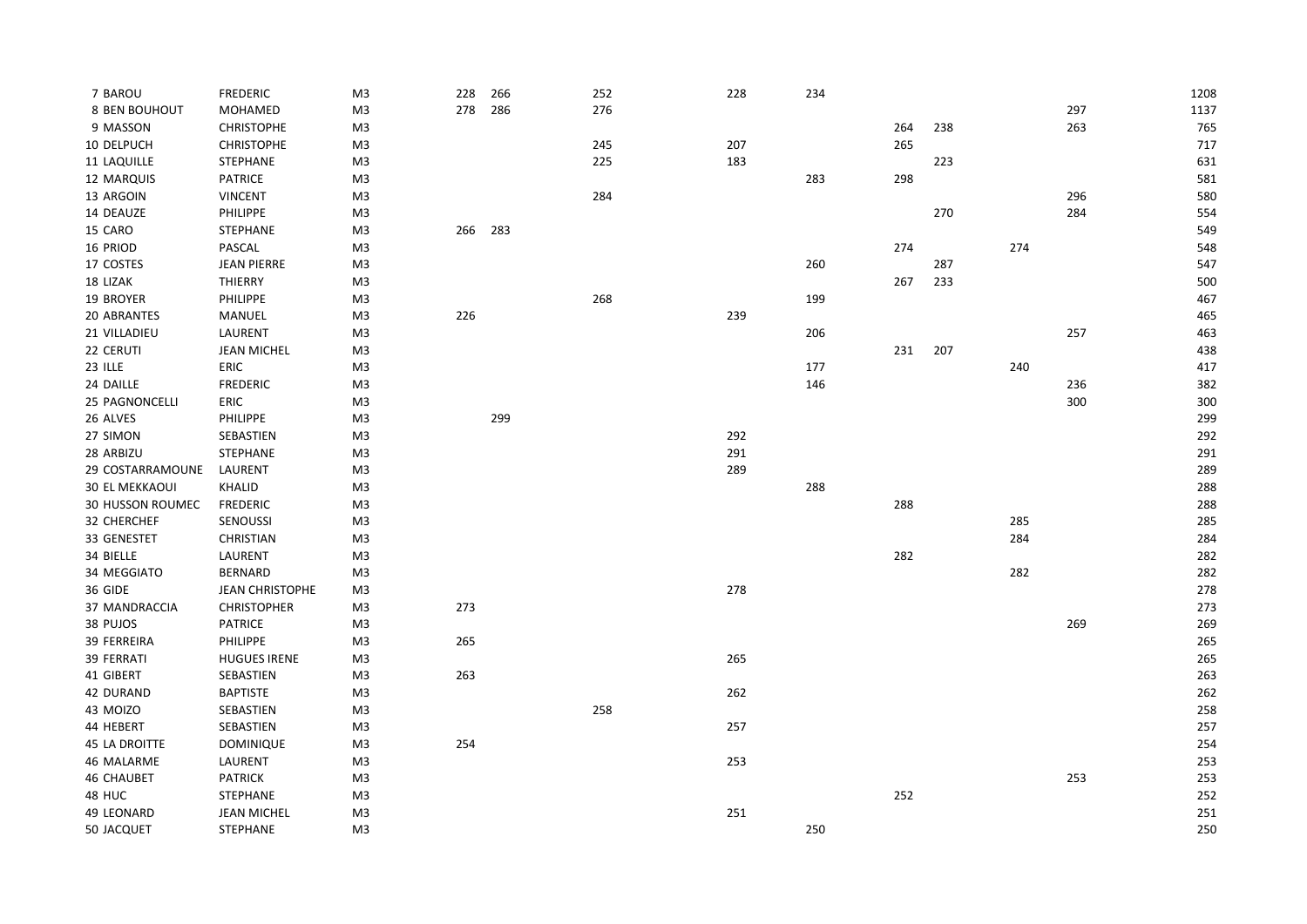| 51 CONDE             | <b>FRANCIS</b>         | M3             |     |     |     | 249 |     |     |     |     |     | 249  |
|----------------------|------------------------|----------------|-----|-----|-----|-----|-----|-----|-----|-----|-----|------|
| 52 CAUTE             | <b>YANNICK</b>         | M3             |     |     |     |     |     | 243 |     |     |     | 243  |
| 52 BLARET            | ARNAUD                 | M <sub>3</sub> |     |     |     |     |     |     | 243 |     |     | 243  |
| 54 THILLY            | <b>JEAN CHRISTOPHE</b> | M3             |     |     |     |     |     |     | 241 |     |     | 241  |
| 55 CHAMINADE         | <b>FREDERIC</b>        | M3             |     |     |     |     |     | 239 |     |     |     | 239  |
| 56 HEBERT            | MARTIAL                | M3             |     |     |     | 238 |     |     |     |     |     | 238  |
| 56 GALLO             | <b>EMMANUEL</b>        | M3             |     |     |     |     |     | 238 |     |     |     | 238  |
| 58 GASTALDELLO       | <b>NICOLAS</b>         | M <sub>3</sub> |     |     |     | 237 |     |     |     |     |     | 237  |
| 59 MUNCH             | <b>FREDERIC</b>        | M3             |     |     |     | 233 |     |     |     |     |     | 233  |
| 60 OLIVER            | <b>XAVIER</b>          | M3             |     |     |     | 232 |     |     |     |     |     | 232  |
| 61 ZACCHIA           | STEPHANE               | M3             | 229 |     |     |     |     |     |     |     |     | 229  |
| 61 KOUROUMA          | <b>BRUNO</b>           | M3             |     |     | 229 |     |     |     |     |     |     | 229  |
| 61 GUILLO            | <b>LOIC</b>            | M3             |     |     |     |     | 229 |     |     |     |     | 229  |
| 64 MIETURKA          | <b>FABIEN</b>          | M3             |     |     | 226 |     |     |     |     |     |     | 226  |
| 65 SOUQ              | PHILIPPE               | M3             | 224 |     |     |     |     |     |     |     |     | 224  |
| <b>66 ARCHAMBAUD</b> | <b>OLIVIER</b>         | M3             |     |     |     |     |     |     |     | 222 |     | 222  |
| 67 MUNDUTEGUY        | <b>JEAN MICHEL</b>     | M3             |     |     | 215 |     |     |     |     |     |     | 215  |
| 67 GONANO            | DANIEL                 | M <sub>3</sub> |     |     |     | 215 |     |     |     |     |     | 215  |
| 69 PICART            | ERIC                   | M3             |     |     | 211 |     |     |     |     |     |     | 211  |
| 70 JACQUOT           | <b>CHRISTOPHE</b>      | M3             |     |     |     |     | 202 |     |     |     |     | 202  |
| 71 CALMEIL           | <b>BERTRAND</b>        | M3             |     |     | 200 |     |     |     |     |     |     | 200  |
| 72 SAINT MARTIN      | LAURENT                | M <sub>3</sub> |     |     |     |     | 194 |     |     |     |     | 194  |
| 73 MAUPAS            | <b>EMMANUEL</b>        | M3             |     |     |     |     | 190 |     |     |     |     | 190  |
| 74 GRASSY            | FABIEN                 | M3             |     |     |     |     | 185 |     |     |     |     | 185  |
| 75 BOUCHOU           | THIERRY                | M3             |     |     |     | 182 |     |     |     |     |     | 182  |
| 75 PALIN LUC         | THIERRY                | M <sub>3</sub> |     |     |     |     | 182 |     |     |     |     | 182  |
| 77 FERNANDEZ         | PASCAL                 | M3             |     |     |     | 168 |     |     |     |     |     | 168  |
| 78 EL BANNADI        | MOHAMED                | M3             |     |     |     |     | 150 |     |     |     |     | 150  |
|                      |                        |                |     |     |     |     |     |     |     |     |     |      |
| 1 FOURCAUD           | <b>FRANCIS</b>         | M4             | 283 | 294 | 286 | 268 | 266 | 260 | 289 |     |     | 1946 |
| 2 LIBERSAT           | THIERRY                | M4             | 231 | 256 | 230 | 25  | 228 | 261 | 242 | 244 |     | 1717 |
| 3 LEYGUE             | THIERRY                | M4             | 258 | 274 |     | 229 | 212 | 227 |     |     |     | 1200 |
| 4 CAMGUILHEM         | <b>CHRISTIAN</b>       | M4             | 213 | 257 |     | 198 |     | 256 |     |     | 260 | 1184 |
| 5 CASTAGNE           | <b>REMY</b>            | M4             |     | 267 | 241 |     |     |     | 228 |     |     | 736  |
| <b>6 GRAULET</b>     | <b>BRUNO</b>           | M4             |     | 292 |     |     |     |     |     |     | 290 | 582  |
| 7 ESCOTS             | <b>JEAN PIERRE</b>     | M4             |     |     | 271 | 256 |     |     |     |     |     | 527  |
| 8 ROUMAT             | <b>MICHEL</b>          | M4             |     |     |     |     | 249 | 245 |     |     |     | 494  |
| 9 DATTAS             | ERIC                   | M4             |     |     |     | 220 |     | 257 |     |     |     | 477  |
| 10 CASTANG           | JEAN MICHEL            | M4             |     |     |     |     | 156 | 235 |     |     |     | 391  |
| 11 BARBERIN          | <b>YVES</b>            | M4             | 233 |     |     |     | 143 |     |     |     |     | 376  |
| 12 ESCOTS            | <b>CLAUDE</b>          | M4             |     |     |     | 293 |     |     |     |     |     | 293  |
| 13 POUDOULEC         | <b>OLIVIER</b>         | M4             | 292 |     |     |     |     |     |     |     |     | 292  |
| 14 BROOKS            | RICHARD                | M4             |     |     |     | 279 |     |     |     |     |     | 279  |
| 15 MONGELOUS         | <b>GERARD</b>          | M4             |     |     |     |     |     |     |     |     | 276 | 276  |
|                      |                        |                |     |     |     |     |     |     |     |     |     |      |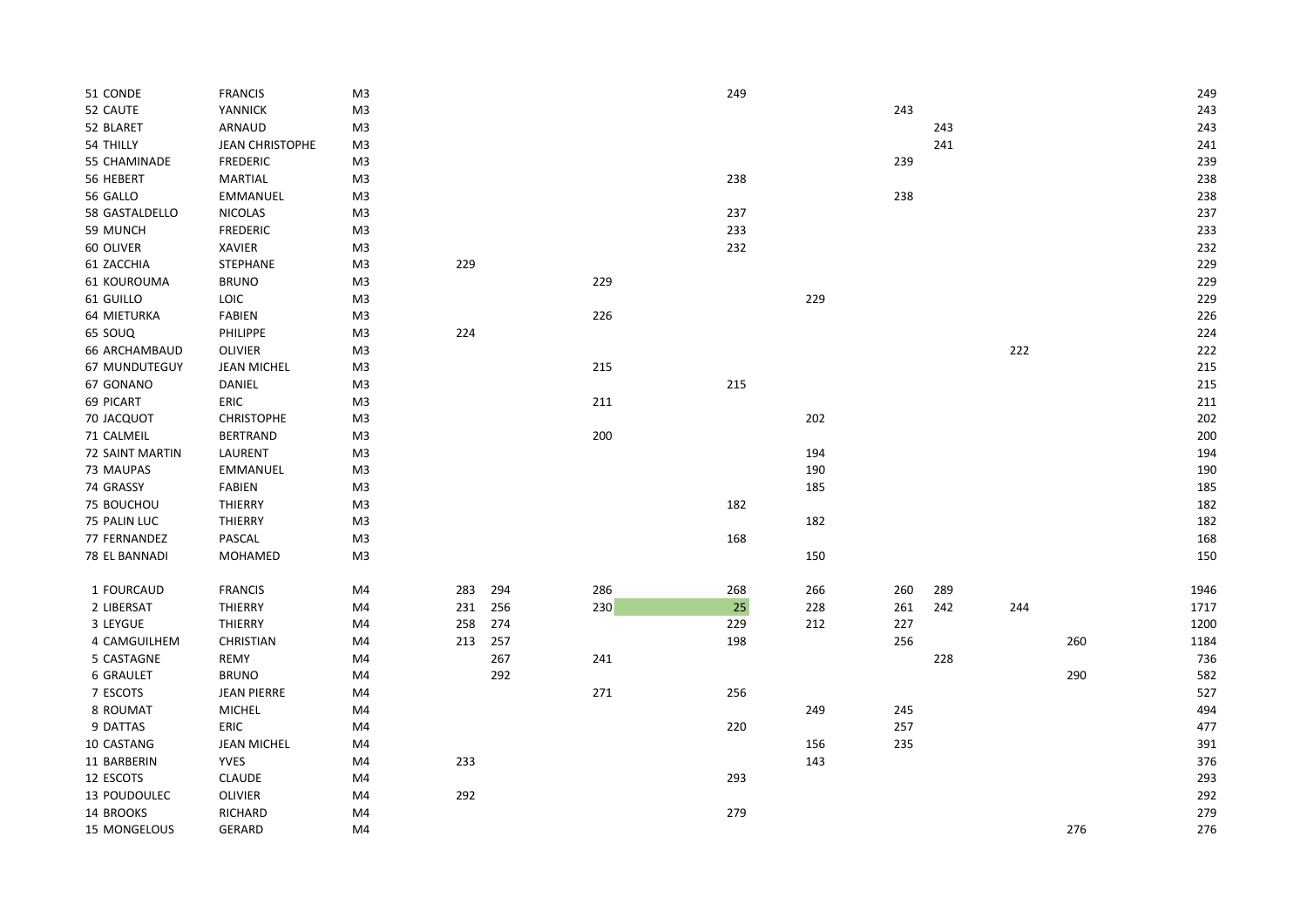| 16 CHADOSO          | <b>FRANCIS</b>     | M4             |     |     |     |     |     |     | 274 |     |     | 274  |
|---------------------|--------------------|----------------|-----|-----|-----|-----|-----|-----|-----|-----|-----|------|
| <b>17 TAURIAC</b>   | PASCAL             | M4             |     |     |     |     |     | 273 |     |     |     | 273  |
| 18 ABOULICAM        | LIONEL             | M4             |     | 269 |     |     |     |     |     |     |     | 269  |
| 18 GARCIA           | <b>SIMEON</b>      | M4             |     |     |     | 269 |     |     |     |     |     | 269  |
| 20 DE PAOLI         | <b>BRUNO</b>       | M4             |     |     |     | 267 |     |     |     |     |     | 267  |
| 21 CORRE            | <b>FREDERIC</b>    | M4             |     | 260 |     |     |     |     |     |     |     | 260  |
| 21 GATEAU           | <b>GUILLAUME</b>   | M4             |     |     |     | 260 |     |     |     |     |     | 260  |
| 23 COURRIE          | PASCAL             | M4             |     |     |     |     | 259 |     |     |     |     | 259  |
| 24 MILHAU           | <b>JEAN MARC</b>   | M4             |     |     |     | 258 |     |     |     |     |     | 258  |
| 25 BRUNEAU          | OLIVIER            | M4             |     |     |     | 250 |     |     |     |     |     | 250  |
| 26 BOISSONNET       | JEAN MICHEL        | M4             | 247 |     |     |     |     |     |     |     |     | 247  |
| 26 MAURAN           | <b>FABRICE</b>     | M4             |     |     |     |     |     |     |     |     | 247 | 247  |
| 28 LALO             | THIERRY            | M4             | 245 |     |     |     |     |     |     |     |     | 245  |
| 29 BEAUFILS         | $_{\rm J.P}$       | M4             |     |     |     |     |     |     |     |     | 243 | 243  |
| 30 VISSOL           | MARCEL             | M4             |     |     | 236 |     |     |     |     |     |     | 236  |
| 31 DOUAILIN         | LAURENT            | M4             |     |     |     |     | 231 |     |     |     |     | 231  |
| <b>32 TRIMOULET</b> | <b>PATRICK</b>     | M4             |     |     |     | 222 |     |     |     |     |     | 222  |
| 33 DAHROUGE         | MARC               | M4             |     |     |     |     |     |     |     | 221 |     | 221  |
| 34 GACHET           | <b>JEAN MARC</b>   | M4             |     |     |     |     |     |     | 220 |     |     | 220  |
| 35 PERIS            | <b>BERTRAND</b>    | M4             |     |     |     |     | 219 |     |     |     |     | 219  |
|                     |                    |                |     |     |     |     |     |     |     |     |     |      |
| 36 SCHMIDT          | MARTIAL            | M4             |     |     |     |     |     |     | 213 |     |     | 213  |
| <b>37 TRAVERSIE</b> | <b>JEAN MARC</b>   | M4             |     |     |     | 202 |     |     |     |     |     | 202  |
| 38 BAROU            | <b>BERTRAND</b>    | M4             |     |     |     |     | 198 |     |     |     |     | 198  |
| 39 NORAZ            | MARC               | M4             |     |     |     |     | 197 |     |     |     |     | 197  |
| 40 BOSCH            | JEAN               | M4             |     |     |     |     | 191 |     |     |     |     | 191  |
| 41 MANZINELLO       | <b>PATRICK</b>     | $\mathsf{M}4$  |     |     |     | 184 |     |     |     |     |     | 184  |
| 42 GOUIFFES         | ERWAN              | M4             |     |     |     |     | 170 |     |     |     |     | 170  |
| 43 POULIGNY         | <b>CHRISTOPHE</b>  | M4             |     |     |     |     | 169 |     |     |     |     | 169  |
| 44 AEBY             | <b>MARC</b>        | M4             |     |     |     | 164 |     |     |     |     |     | 164  |
| 45 RIVA             | LAURENT            | M4             |     |     |     |     | 160 |     |     |     |     | 160  |
|                     |                    |                |     |     |     |     |     |     |     |     |     |      |
| 1 ROY               | DANIEL             | M5             | 218 | 254 | 231 | 25  | 25  | 255 | 226 | 242 | 255 | 1731 |
| 2 BERTIN            | <b>GUENAHEL</b>    | M <sub>5</sub> |     |     |     | 226 | 200 |     | 249 | 260 | 274 | 1209 |
| 3 LANGLET           | SERGE              | M <sub>5</sub> |     |     |     | 210 | 216 |     |     |     |     | 426  |
| 4 LATAPPY           | REMI               | M <sub>5</sub> |     | 249 |     |     | 167 |     |     |     |     | 416  |
| 5 LAGARDE           | <b>PATRICK</b>     | M <sub>5</sub> |     |     |     |     |     |     |     |     | 293 | 293  |
| 6 ARNOUX            | <b>XAVIER</b>      | M5             |     |     |     |     |     | 286 |     |     |     | 286  |
| 7 CLAMENS           | PASCAL             | M <sub>5</sub> |     |     |     |     | 276 |     |     |     |     | 276  |
| 8 CASASSUS          | <b>MICHEL</b>      | M <sub>5</sub> | 269 |     |     |     |     |     |     |     |     | 269  |
| 9 GROLEAU           | ERIC               | M <sub>5</sub> |     |     |     |     | 256 |     |     |     |     | 256  |
| 10 PARIZOTTO        | <b>CLAUDE</b>      | M5             |     |     |     |     | 237 |     |     |     |     | 237  |
| 11 PITOUX           | <b>JEAN CLAUDE</b> | M5             |     |     |     |     |     |     |     |     | 235 | 235  |
| 12 LAGIER           | <b>JEAN LUC</b>    | M <sub>5</sub> |     |     |     |     |     |     |     |     | 232 | 232  |
| 13 DUBOUCH          | <b>JACQUES</b>     | M <sub>5</sub> |     |     |     |     | 230 |     |     |     |     | 230  |
|                     |                    |                |     |     |     |     |     |     |     |     |     |      |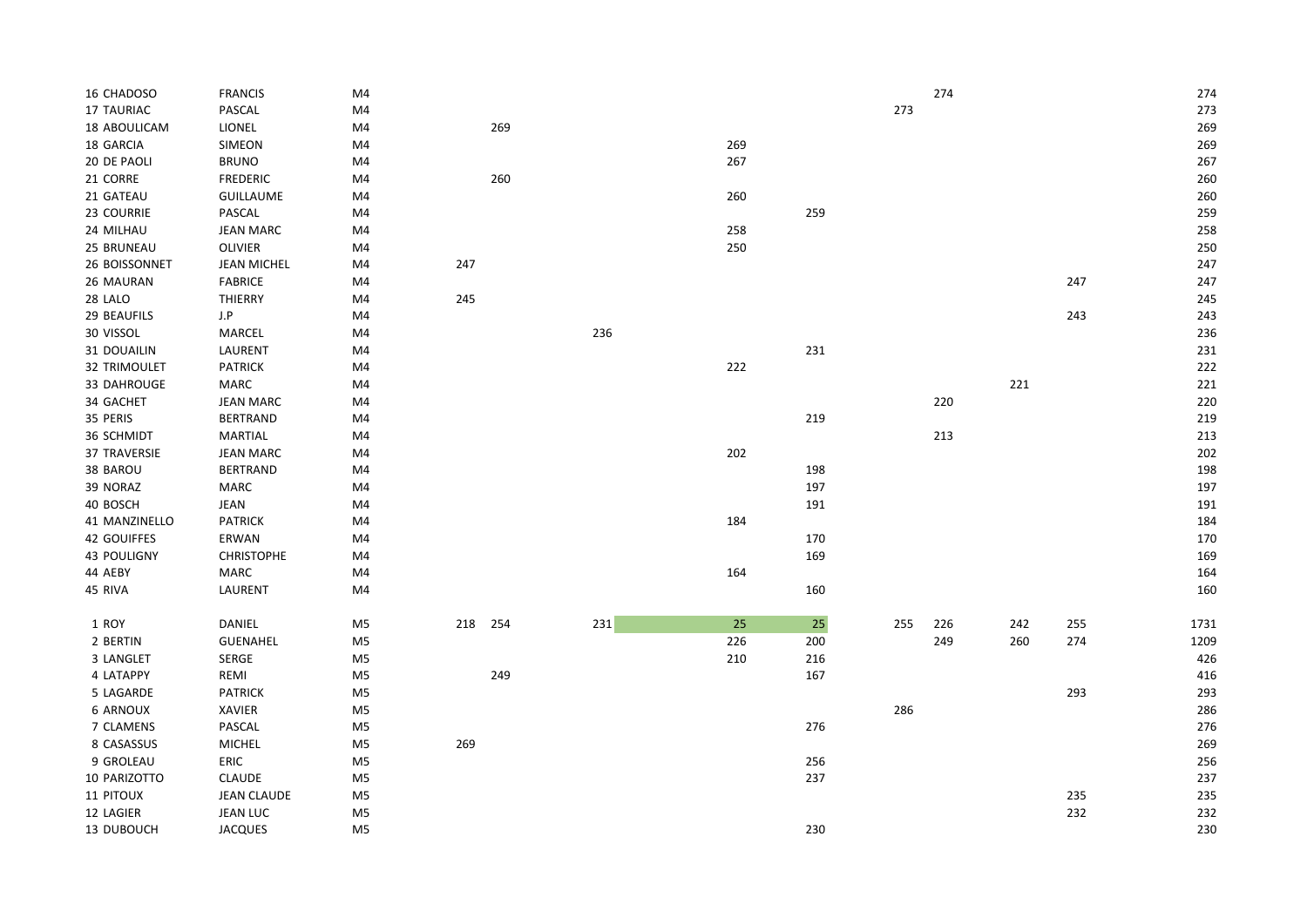| 13 BUL            | DANIEL                    | M <sub>5</sub> |     |     |     |        |     |     | 230 |     |     | 230  |
|-------------------|---------------------------|----------------|-----|-----|-----|--------|-----|-----|-----|-----|-----|------|
| <b>15 TRICAUD</b> | ANDRE                     | M <sub>5</sub> |     |     |     |        |     |     |     | 228 |     | 228  |
| 16 PASQUION       | PHILIPPE                  | M <sub>5</sub> |     |     | 227 |        |     |     |     |     |     | 227  |
| 17 GAUTIER        | ALAIN                     | M <sub>5</sub> | 222 |     |     |        |     |     |     |     |     | 222  |
| 18 CHAZAREIH      | CLAUDE                    | M5             | 217 |     |     |        |     |     |     |     |     | 217  |
| 19 FAUROU         | MICHEL                    | M <sub>5</sub> | 211 |     |     |        |     |     |     |     |     | 211  |
| 20 MAURIN         | <b>PATRICE</b>            | M <sub>5</sub> |     |     |     | 204    |     |     |     |     |     | 204  |
| 21 GRARE          | PASCAL                    | M5             | 202 |     |     |        |     |     |     |     |     | 202  |
| 22 BARRAU         | LAURENT                   | M <sub>5</sub> | 197 |     |     |        |     |     |     |     |     | 197  |
| 23 CHECCHI        | WALTER                    | M5             |     |     |     | 191    |     |     |     |     |     | 191  |
| 24 FERMI          | LIONEL                    | M <sub>5</sub> |     |     |     |        | 179 |     |     |     |     | 179  |
| 25 BLANCHARD      | DANIEL                    | M <sub>5</sub> |     |     |     |        | 176 |     |     |     |     | 176  |
| 26 DULONG         | THIERRY                   | M <sub>5</sub> |     |     |     |        | 175 |     |     |     |     | 175  |
| 27 IZARD          | <b>CHRISTIAN</b>          | M <sub>5</sub> |     |     |     |        | 155 |     |     |     |     | 155  |
| 28 CHARBONNEAUX   | <b>RUDY</b>               | M5             |     |     |     |        | 151 |     |     |     |     | 151  |
| 29 VALENDUC       | <b>FABRICE</b>            | M <sub>5</sub> |     |     |     |        | 145 |     |     |     |     | 145  |
|                   |                           |                |     |     |     |        |     |     |     |     |     |      |
| 1 BOHAN           | <b>RICHARD</b>            | M6             | 200 | 242 | 201 | 25     | 25  | 226 | 210 | 227 | 237 | 1593 |
| 2 CARRER          | <b>MICHEL</b>             | M <sub>6</sub> | 215 | 252 | 224 | 178    | 25  |     | 217 | 229 | 240 | 1580 |
| 3 LAGARDE         | <b>FRANCOIS CHRISTIAN</b> | M <sub>6</sub> |     | 275 | 262 | 213    |     |     | 239 | 255 |     | 1244 |
| 4 ISSARTEL        | <b>JEAN BERNARD</b>       | M6             |     |     |     | 162    | 141 | 224 | 200 | 223 | 230 | 1180 |
| 5 MAUBRAS         | <b>ALAIN</b>              | M6             |     |     | 255 |        | 257 |     |     |     |     | 512  |
| 6 DELPEYROU       | <b>JEAN BAPTISTE</b>      | M6             |     |     | 246 |        | 225 |     |     |     |     | 471  |
| 7 LANCON          | PHILIPPE                  | M <sub>6</sub> |     |     |     |        | 277 |     |     |     |     | 277  |
| 8 DEMEAUX         | <b>GILLES</b>             | M <sub>6</sub> |     |     |     |        |     |     |     | 262 |     | 262  |
| 9 LAMBERT         | <b>FRANCIS</b>            | M6             |     |     |     |        |     | 254 |     |     |     | 254  |
| 10 MORETTO        | <b>BRUNO</b>              | M6             |     |     |     |        |     | 249 |     |     |     | 249  |
| 11 BONNEFOUS      | <b>BERNARD</b>            | M6             |     |     |     |        |     |     |     |     | 244 | 244  |
| 12 BONNEAU        | <b>JEAN CLAUDE</b>        | M <sub>6</sub> |     |     |     |        |     |     |     | 241 |     | 241  |
| 13 BRAZZOROTTO    | <b>FRANCIS</b>            | M <sub>6</sub> | 240 |     |     |        |     |     |     |     |     | 240  |
| 14 CAMINADE       | <b>PATRICK</b>            | M6             | 201 |     |     |        |     |     |     |     |     | 201  |
| 15 BESSONIE       | <b>DIDIER</b>             | M6             | 196 |     |     |        |     |     |     |     |     | 196  |
| 16 CASTELL        | <b>JEAN CLAUDE</b>        | M6             |     |     |     |        | 186 |     |     |     |     | 186  |
| 17 CARABIN        | XAVIER                    | M <sub>6</sub> |     |     |     |        | 180 |     |     |     |     | 180  |
| 18 VILON          | <b>NOE</b>                | M <sub>6</sub> |     |     |     |        | 153 |     |     |     |     | 153  |
| 1 PENEAU          | <b>PATRICK</b>            | M7             | 234 | 263 | 243 | $25\,$ | 224 |     | 237 | 253 | 266 | 1745 |
| 2 NIEUCEL         | <b>HENRI</b>              | M7             | 205 | 247 | 210 | 25     | 25  | 228 | 215 | 226 | 233 | 1614 |
| 3 SINICAUT        | GEORGES                   | M7             | 199 |     |     |        | 142 | 225 | 199 | 220 | 229 | 1214 |
| 4 GRANIOU         | <b>JEAN PIERRE</b>        | M7             |     |     |     |        | 192 | 259 | 236 | 248 | 256 | 1191 |
| 5 CUGIER          | PIERRE                    | M7             | 216 | 246 | 209 |        |     | 237 | 218 |     |     | 1126 |
| 6 LESPES          | <b>JACQUES</b>            | M7             |     |     |     |        |     |     |     | 239 | 251 | 490  |
| 7 DULOUARD        | <b>BERNARD</b>            | M7             | 207 |     | 205 |        |     |     |     |     |     | 412  |
| 8 DUCRUET         | <b>FLORENT</b>            | M7             |     |     |     |        |     |     |     |     | 259 | 259  |
|                   |                           |                |     |     |     |        |     |     |     |     |     |      |